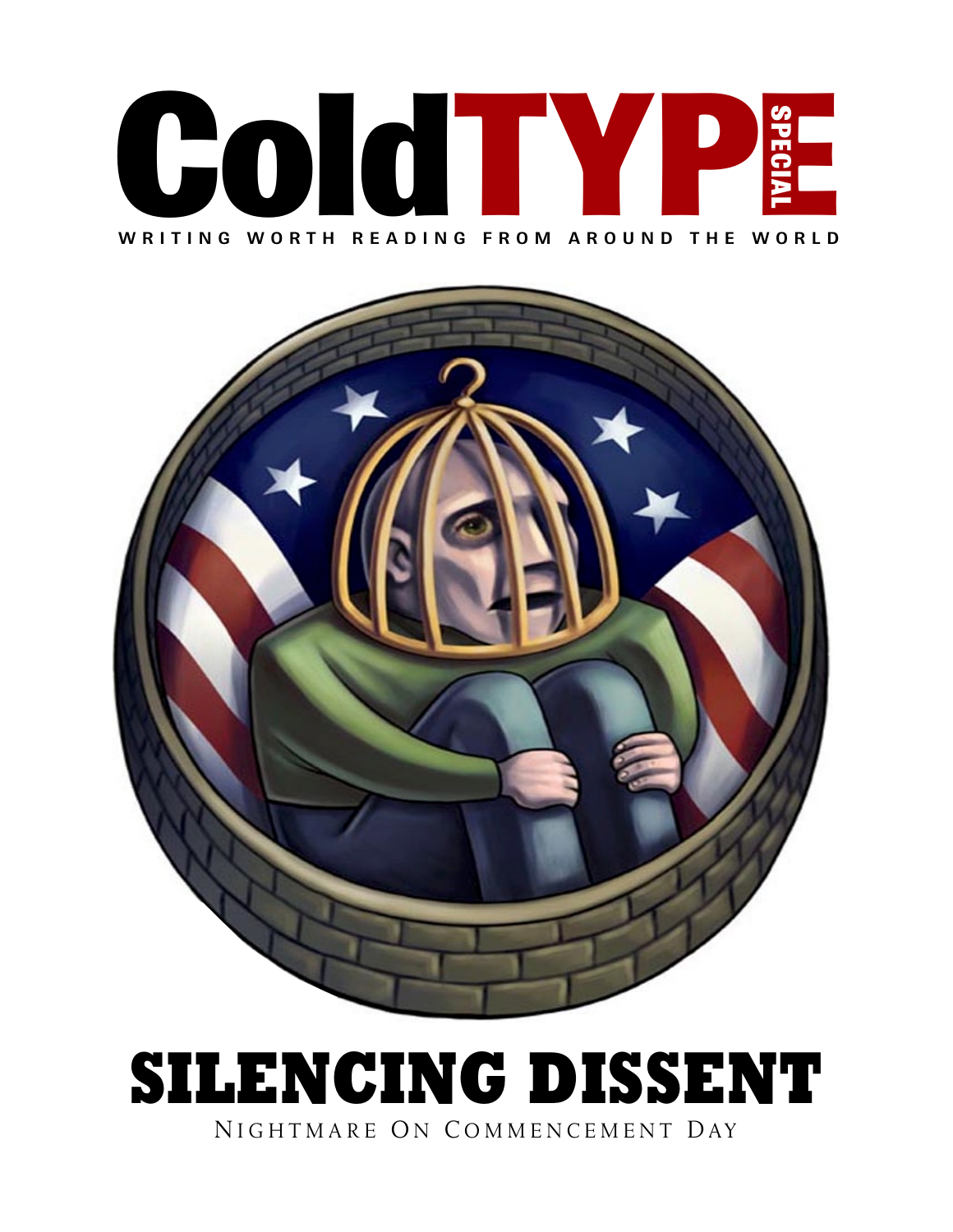

# **SILENCING DISSENT** NIGHTMARE ON COMMENCEMENT DAY



WRITING WORTH READING FROM AROUND THE WORLD

Published by ColdType magazine at www.coldtype.net Edited & designed by Tony Sutton (editor@coldtype.net) Cover art: Rui Ramalheiro (www.i-rui.com) Special thanks to Chris Hedges, Democracy Now!, Alternet.org & Danny Schechter

June 2003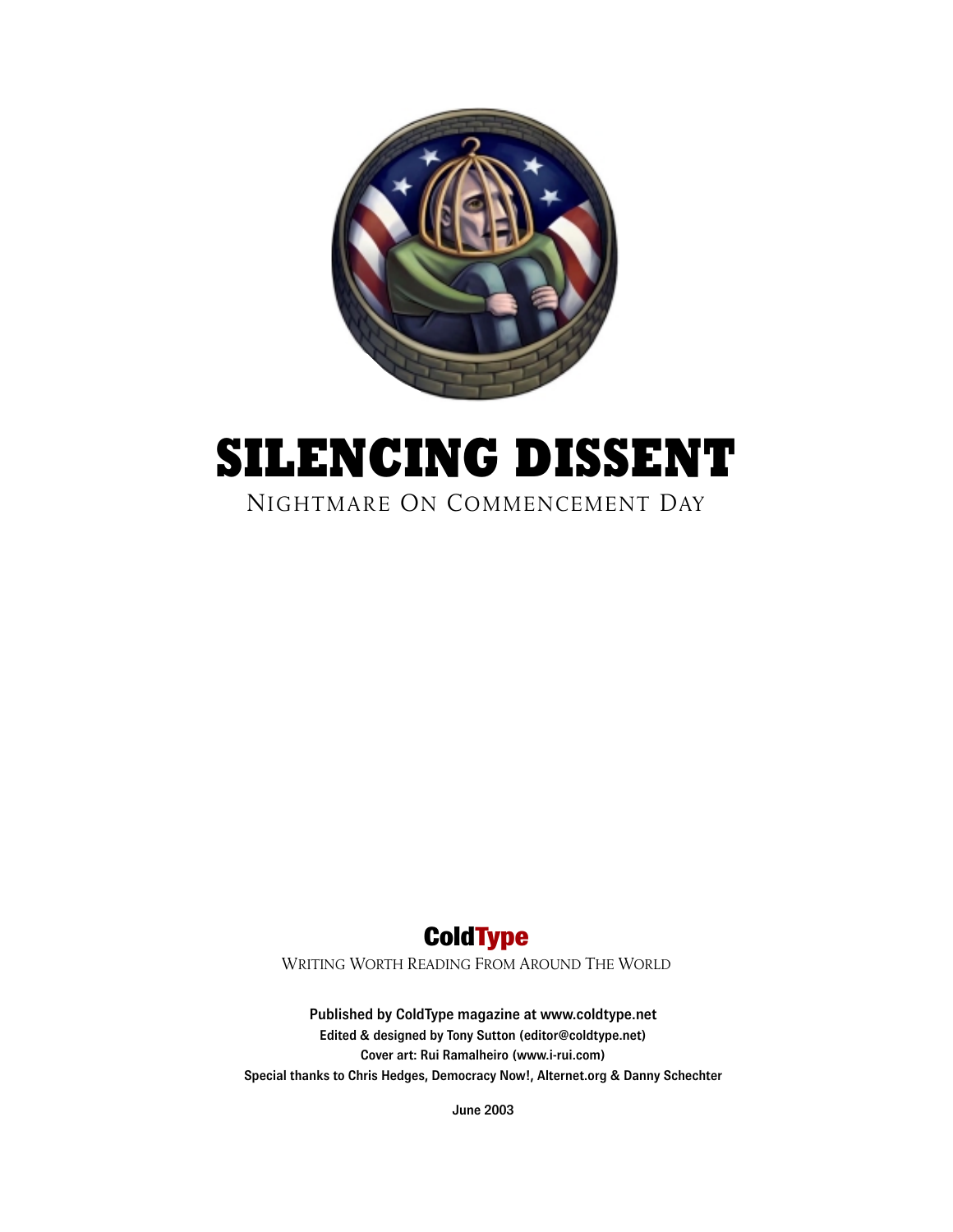# Introducing **Chris Hedges**

#### By Danny Schechter

**YOUR NAME IS CHRIS HEDGES** and you are a journalist's journalist. You have the job so many crave, so many fantasize about  $-$  foreign correspondent for the New York Times. There was hardly a war you didn't cover, and not from the armchair or the press room. You were there, in the trenches, on the frontlines, walking with refugees, comforting wounded people, experiencing war's horrors. You smelled war. You tasted it. You didn't seem ever to get enough of war's horrors even as you confronted your readers with them.

You were in El Salvador when I met you in the 1980's, covering a war known for its death squads and US intervention, for murdered nuns and bloodshed that claimed the life of the beloved Catholic Archbishop Romero, a man who spoke so eloquently about the plight of the poor. You were there with all your senses engaged, not just looking for the story, but determined to understand its hidden dynamics. You started at the bottom, with the people and how they lived, and then you tried to find out why they had died. At the same time, you asked deeper questions about your own role, and the role played by your colleagues. You came to see that many of them enjoyed the spectacle and were excited by the adrenaline rush. And you realized that war gave their lives meaning.

Suddenly, this was not just about the politics or the issues or the competing claims by different sides. It transcended the egos of brutal men and the rationalizations that lead to the pulling of triggers and the taking of lives. It was personal.

And beneath it all were the challenging questions that shake up and transform people's lives: How do you witness so much pain and go home to the comfort and indifference of your American life? How do



*Danny Schechter is Editor of Mediachannel.org and author of the forthcoming book on media coverage of Iraq,*  Weapons of Mass Deception, *shortly to be published by Coldtype.*

PAGE 3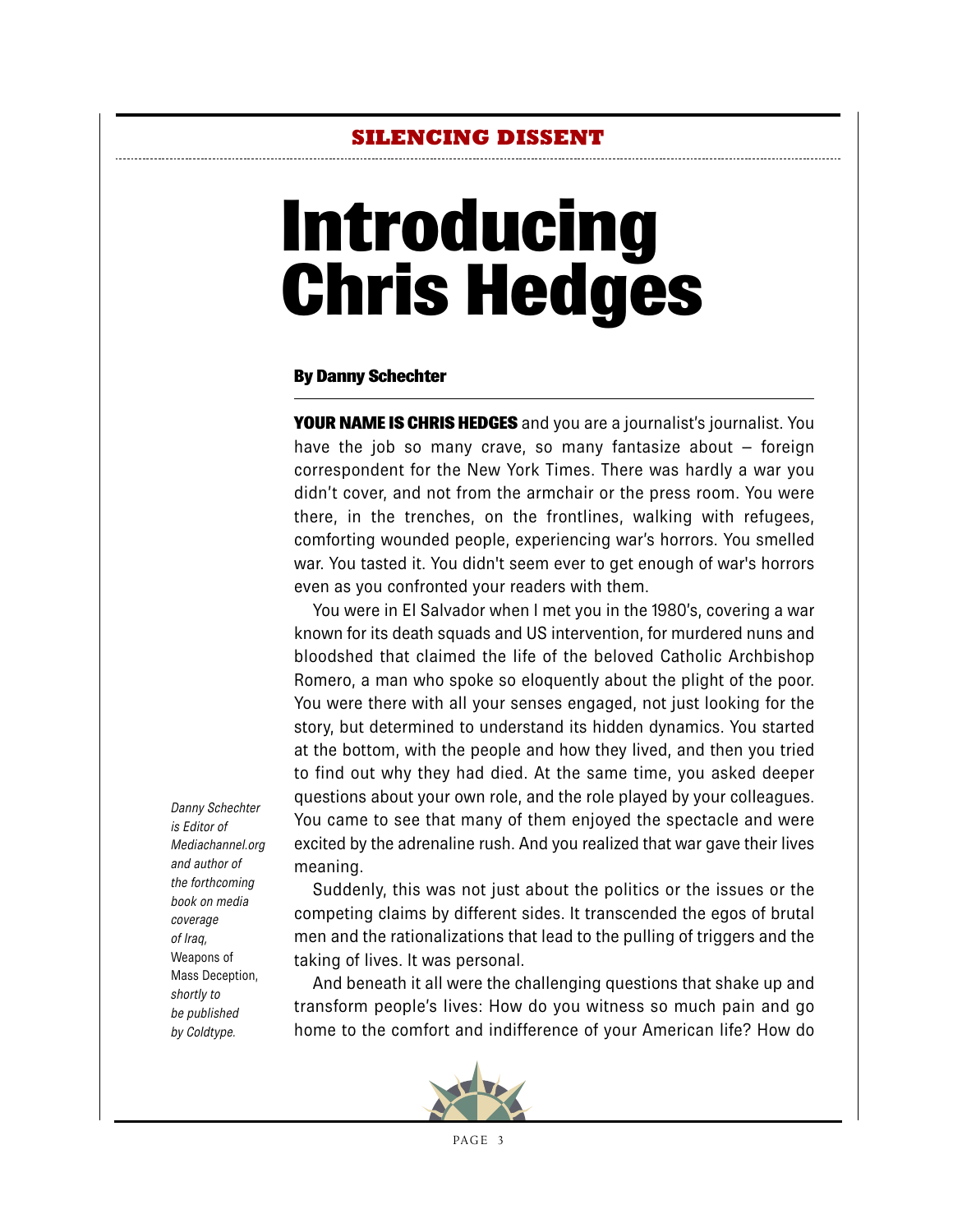you shuttle in and out of war zones as a visitor, with the privilege of a press pass that allows an exit from nightmares that few escape? You come and go and count the casualties for a culture that erases its memory as quickly as it forms it.

Questions like these began to percolate in the mind of man whose professional judgement and skeptical skills had been finely honed. Emotion began to creep into a sensibility that had long prized its ability to separate the personal from the product, the report from the reaction. You, who had covered societies in conflict, were in conflict with your role as passive observer. You chose to walk in another direction, to leave the safety and security of your button-down, just-the-facts-ma'am role with the New York Times. You wrote books, and spoke out on talk shows and in interviews.

As you challenged yourself, you began to challenge us.

And then the moment came to speak at college graduation, the place where great thoughts are thought and deep criticisms heard. But there were those who didn't want to be challenged or to hear your message. They jeered. They booed. They showed how hard it is for dissent to be heard in an era when our President believes you are either 'with us or against us.'

And suddenly you, Chris Hedges, were perceived by some dunderheads in Illinois – land of Lincoln, the Haymarket protests and Chicago Seven dissenters – as being a traitor.

You have discovered the limits of tolerance in Bush's America.

But don't be discouraged or dissuaded. The whole country heard you. And the world beyond its borders. Your thoughts have reached far more ears than they would had the disruption not occurred.

And please, dear readers, all of you who read the speech that evoked so much concern, remember this: It is a rule from the history of ideas first enunciated by the German philosopher Arthur Schopenhauer:

*"All truth passes through three stages. First it is ridiculed. Second it is violently opposed. Third it is accepted as self-evident."* #

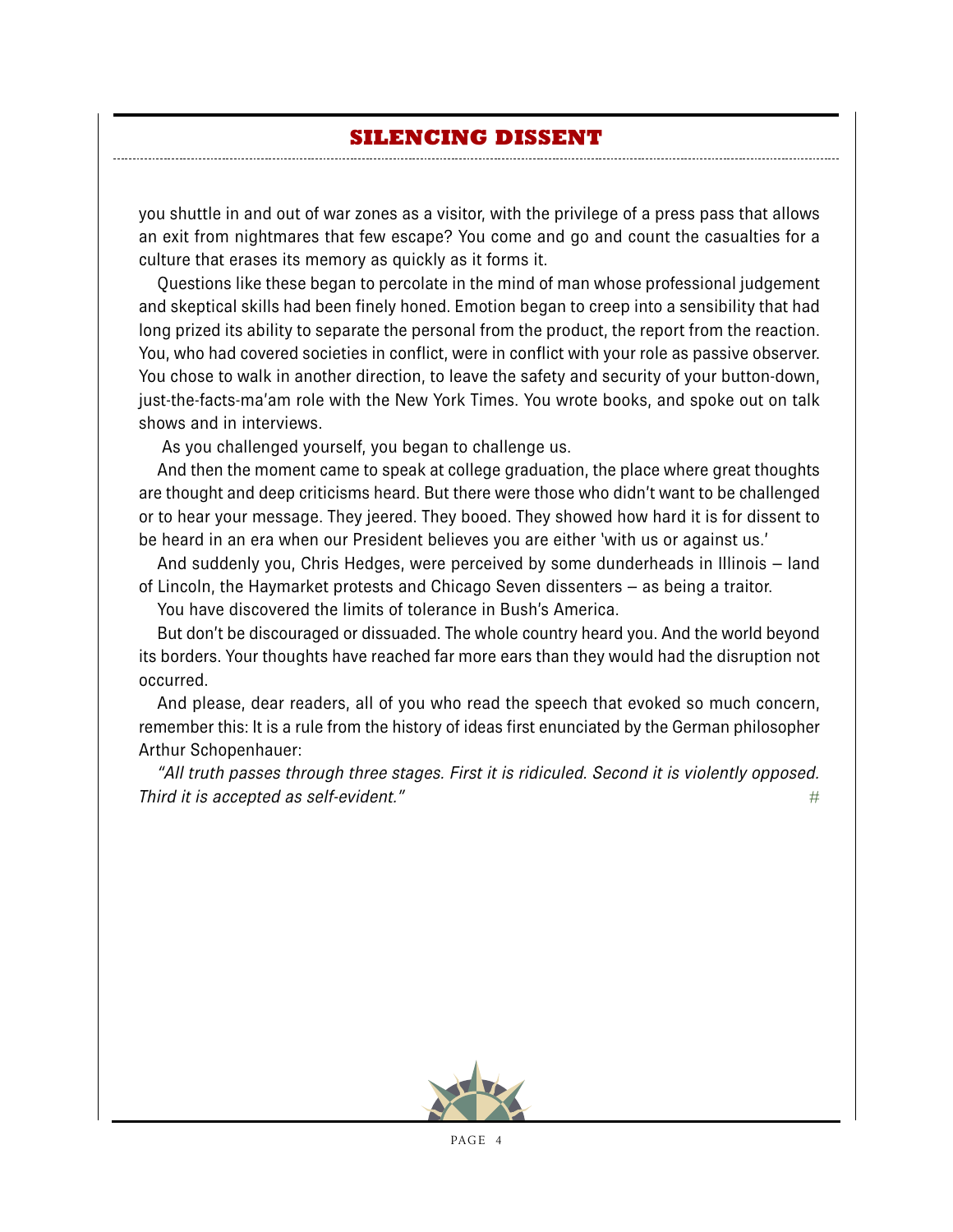# The silencing of dissent on graduation day

*A New York Times journalists discovers the threat to freedom of speech in the USA*

#### By Amy Goodman and Chris Hedges

*Democracy Now!*

peaker disrupts RC graduation" – this is the headline in the Rockford Register Star in Illinois. The article describes how commencement speaker Chris Hedges was booed off the stage for making an anti-war speech at the Rockford College graduation day. The paper reports that two days later, graduates and family members "are still reeling." They had envisioned a "go out and make your mark send-off." "

Hedges is a Pulitzer Prize-winning New York Times reporter and veteran war correspondent who has reported from war-torn countries for 15 years. He is also the author of the acclaimed "War Is A Force That Gives Us Meaning."

But Rockford College officials pulled the plug on his microphone three minutes after he began to speak. The college president told Hedges to wrap it up, and he resumed his speech to the sound of boos and foghorns. Some graduates and audience mem-

*Transcript of May 21, 2003 interview on the national U.S. listener-sponsored radio and television show "Democracy Now!"*

bers turned their backs to Hedges.Others rushed up the aisle to protest the remarks; one student tossed his cap and gown to the stage before leaving.

Chris Hedges joined Democracy Now! on May 21, 2003 to speak with host Amy Goodman about what happened.

### AMY GOODMAN: **Just tell us what happened this weekend. Why did you go to Rockford College in Illinois?**

**CHRIS HEDGES:** I was invited to give the commencement address. Given that the book is an explication of war and the poison that war is and what it does to individuals and societies and that since the book came out I have spoken extensively about that, that is, of course, what I was prepared to speak about when I got to Rockford.

What I was not prepared for was the response. I have certainly spoken at events where people disagreed – that is to be expected. But to be silenced and to have people clamber onto the platform with the threat of physical violence was something new, and frightening.

> GOODMAN: **Did the police have to take you off?**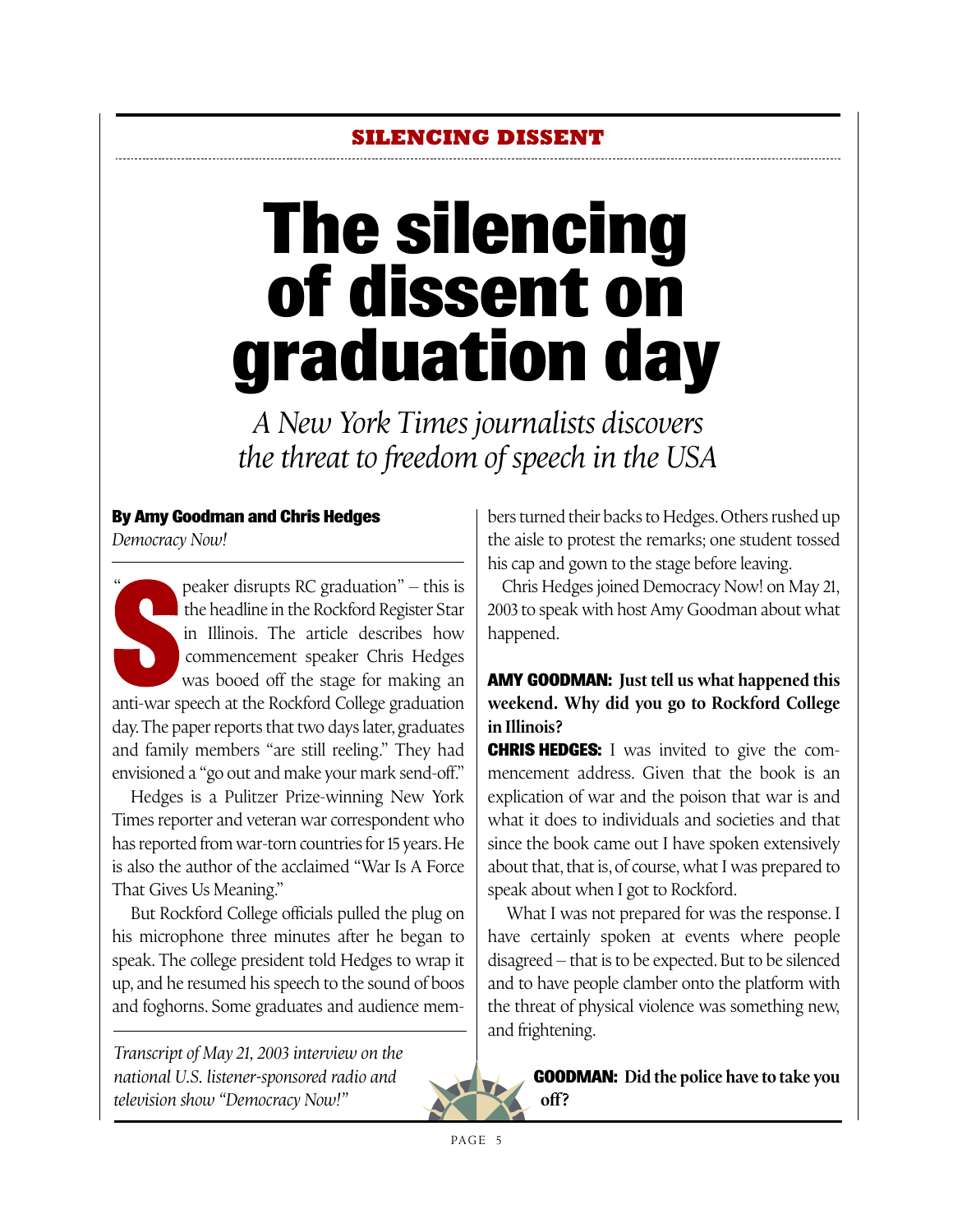"The tragedy is that – and I've seen it in conflict after conflict or society after society that plunges into war – with that kind of rabid nationalism comes racism and intolerance and a dehumanization of the other. And it's an emotional response. People find a kind of ecstasy, a kind of belonging, a kind of obliteration of their alienation in that patriotic fervor that always does come in war time"

**HEDGES:** People had to be escorted. I was trying to read the speech so I wasn't sort of watching what was going around me but I believe about three students managed to get on the platform, they had to be escorted off. And then as the diplomas were being handed out, campus security took me off campus. I left before the graduation ceremony was concluded.

### GOODMAN: **And what was the response of other officials on the stage?**

**HEDGES:** I think all of us were surprised at how vociferous the reaction was and how angry people were. It began almost before I said anything and I think you'll hear that in the tape. I really didn't manage to get much out before significant sectors of the crowd began to drown me out and made it very hard for anyone, I think, in the audience to hear what I was saying.So I really didn't have much of a chance to say anything.

# GOODMAN: **You decided to continue the speech though, from beginning to end.**

**HEDGES:** The speech was longer than it was, it should have been a little longer, it was cut

short. But I was determined not to let them determine when I would finish speaking and I think the college president felt the same way. At the same time he didn't want it to go on for another hour. But he didn't want to let the crowd determine that it was over, but I didn't finish, no.

GOODMAN: **The mic was pulled twice? Was cut off?** 

**HEDGES: Right.** 

#### GOODMAN: **Who cut it?**

HEDGES: I don't know. I don't know who cut it. It was probably cut at the source because I didn't see any activity around the podium.

GOODMAN: **I'm looking at the Rockford Register Star, the latest report out of there, as it says: "The Rockford College family debated what went wrong at its Spring graduation ceremony that featured New York Times reporter and anti-war advocate Chris Hedges. When do people listen to ideas? When do people think critically and disagree? When do people sit respectfully and is there a time for civility to be lost? These and more questions discussed at a meeting on the campus, the Alma Mater of Jane Addams. Students, faculty and staff didn't reach a consensus, but college President Paul Pribbenow maintains students should be challenged by commencement speakers. He said, 'commencement is one of the last moments you have with students. I want commencement to be more than just a pop speech.' Well, Chris Hedges, you went to Jane Addams' school, to Rockford College. Who was Jane Addams?** 

**HEDGES:** Well, she was one of the great moral and intellectual figures of the 20th Century. She founded

> Hull House, which was for immigrants – this was sort of before the state got involved in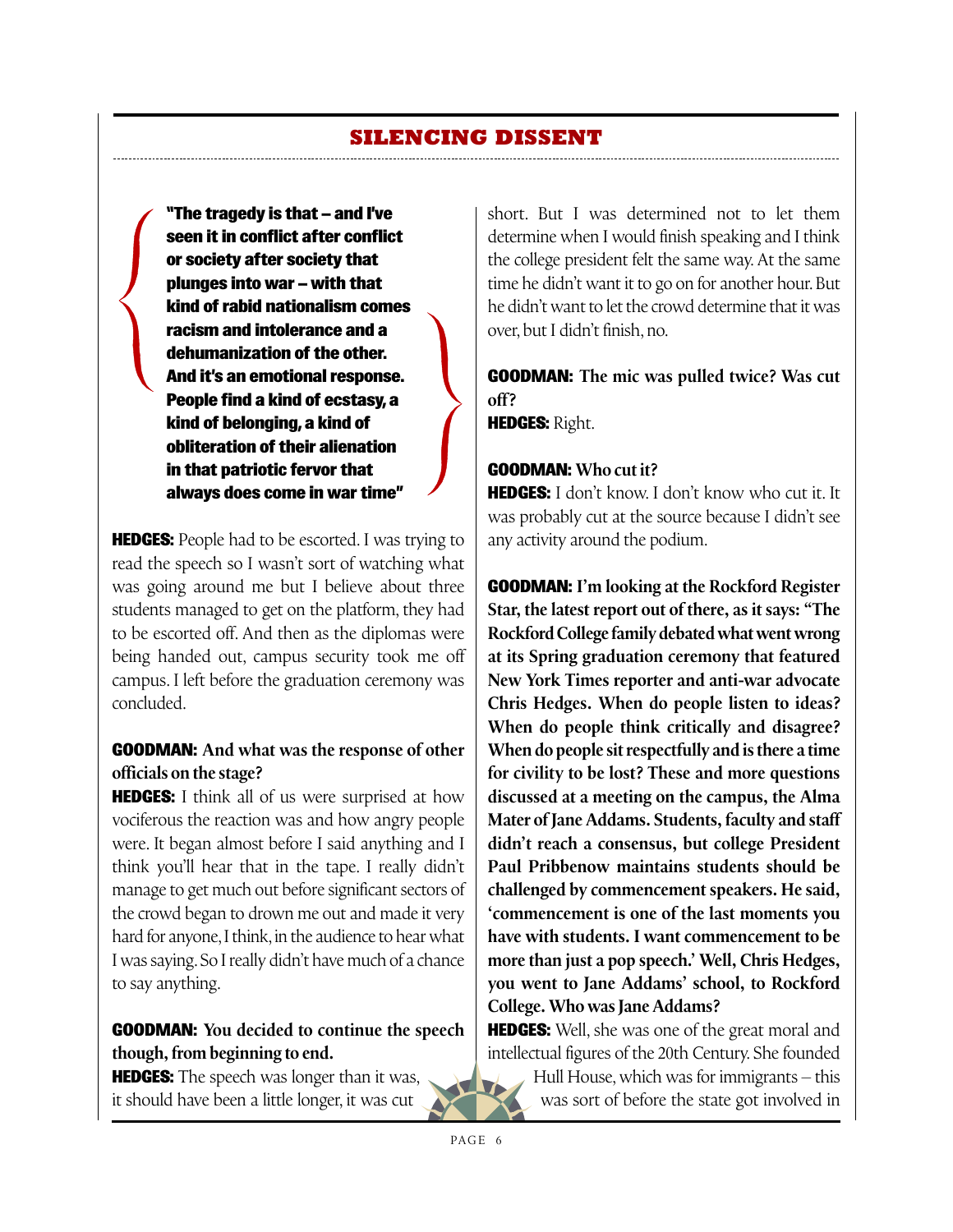social welfare and she did amazing things like gather immigrants at Hull House – they produced the first production of Sophocles' Ajax. She was just a remarkable figure, a remarkable intellect and a pacifist who won the Nobel Prize for Peace and spoke out against World War I, against American entry into the war and she was booed off the stage, for instance, at Carnegie Hall. So all I knew about Rockford College was this titanic figure in American intellectual thought and one of the great sort of, moral leaders of our country.So,to be shouted down at her Alma Mater – there's a very sad kind of irony to that, of course.

#### GOODMAN: **So you were taken off by security?**

**HEDGES:** Well yeah. I think what was so disturbing was that the crowd wasn't just angry, but there was that undercurrent or possibility of violence. The fact that people actually stormed up past those to get onto the podium and there was a feeling that it was better to have me removed from the ceremony before the conclusion, before the awarding of the diplomas. So the campus security sort of hustled me out as they were handing out the diplomas.

GOODMAN: **I wonder if Jane Addams was treated in the same way when she was booed off the stage. Jane Addams who, in addition to be the founder of Hull House in Chicago, was the first international President of WILPF, the Women's International League of Peace and Freedom and won the Nobel Peace Prize.** 

**HEDGES:** Yeah, she was a great figure and if I take any comfort it's that she would have not only understood but I believe probably applauded.

GOODMAN: **And so, let's talk about the conclusions you've arrived at that you've shared with the students. Did anyone come up to you**

#### **afterwards to talk about why they had responded and did you have a sense that it was a majority or just a vocal minority?**

**HEDGES:** I don't think it was a majority, but it was a significant minority, I mean, large enough that they disrupted the commencement exercises. No, no one could really ...a few people or two,I believe it was all sort of a rush, as I was escorted to leave I think two students just came up to me to say thank you. But I wasn't really able to talk to students afterwards.

## GOODMAN: **Which you had originally planned to do?**

HEDGES: Yes. I certainly didn't plan to leave immediately.

GOODMAN: **You are the author of "War Is A Force That Gives Us Meaning." You have reported from many war zones, you've been in Guatemala, you've been in El Salvador, you've been in Bosnia, you were in the Iraq during the Persian Gulf War, you were held by Iraqi Republican Guard. Can you talk about some of those experiences?** 

**HEDGES:** You know, as I looked out on the crowd, that is exactly what my book is about.It is about the suspension of individual conscience, and probably consciousness,for the contagion of the crowd for that euphoria that comes with patriotism. The tragedy is that – and I've seen it in conflict after conflict or society after society that plunges into war – with that kind of rabid nationalism comes racism and intolerance and a dehumanization of the other. And it's an emotional response. People find a kind of ecstasy, a kind of belonging, a kind of obliteration of their alienation in that patriotic fervor that always does come in war time.

As I gave my talk and I looked out on the crowd, I was essentially witnessing things that I had

witnessed in the Plaza de Mayo in Argentina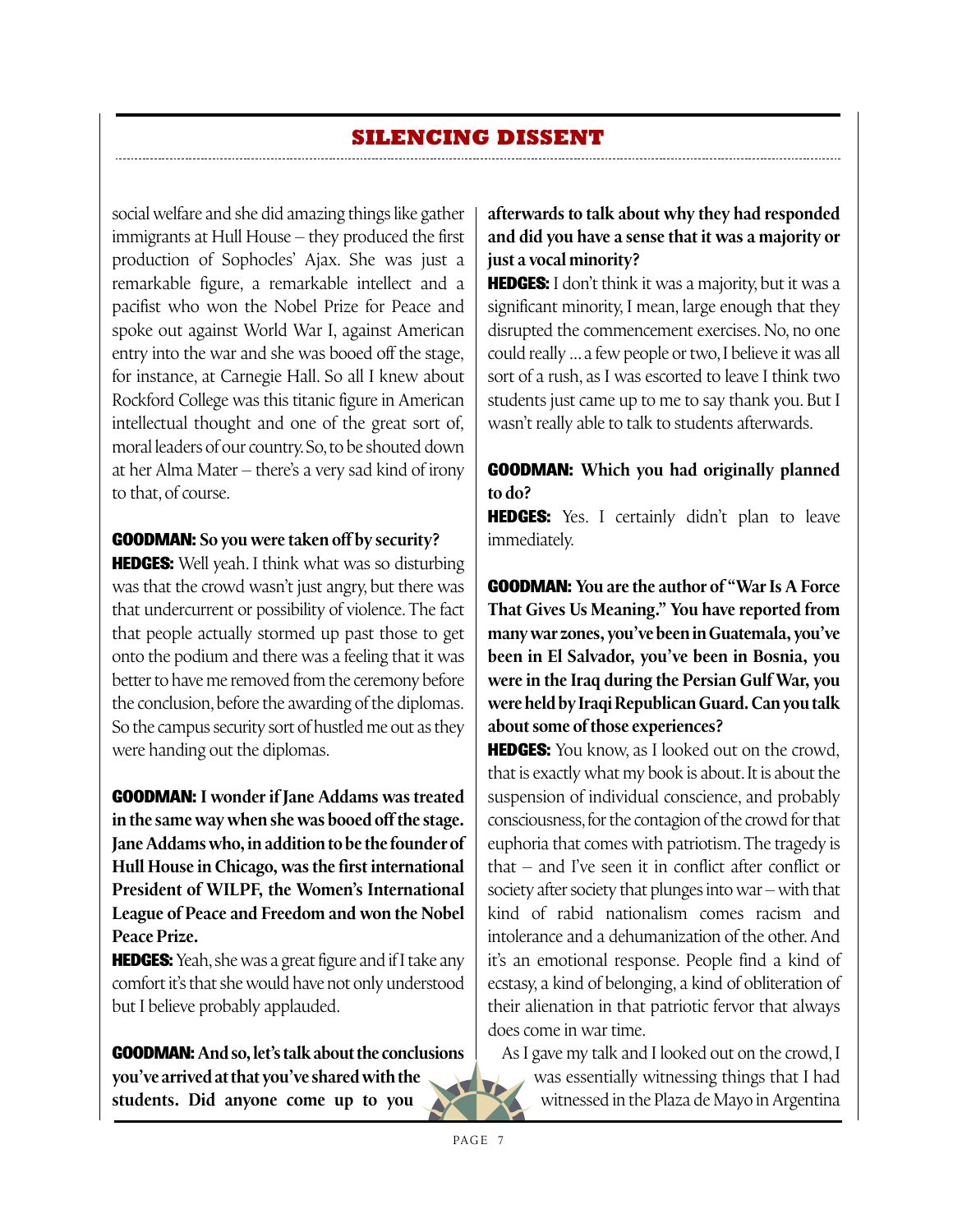"What happens when we wage war without justifiable cause. What happens to ourselves? What happens to others? I mean this is the currency of the book and something I'm sort of ringing the alarm bells against. And there was a kind of symbiotic relationship between everything that I've experienced and everything that was happening in that crowd"

or in squares in Belgrade or anywhere else. Crowds, especially crowds that become hunting packs are very frightening.

People chanted the kind of cliches and aphorisms and jingoes that are handed to you by the state."God Bless America" or people were chanting "send him to France" – this kind of stuff and that kind of contagion leads ultimately to tyranny, it's very dangerous and it has to be stopped.

I've seen it in effect and take over countries. But of course,it breaks my heart when I see it in my country. That's essentially what I was looking at was in some ways a mirror of what I was trying to speak about. And I think I managed to touch upon it somewhat when I talked upon this notion of comradeship as a suppression of self awareness and self-possession to sort of follow along, locked in the embrace of a nation, or of a group, or of a national group unthinkingly, blindly. And there is a kind of undeniable euphoria in that. And that's what I was looking at.

I mean this was a visceral and an emotional reaction. Nobody really spent much time, or I didn't have much time to begin to explain the thoughts that I was getting across. And, of

course, it was interpreted as anti-military which it is not.I mean,what I write about in the book and what I speak about is about war: how war is used as an instrument, the danger of war, why war should always be a last resort.What happens when we wage war without justifiable cause. What happens to ourselves? What happens to others? I mean this is the currency of the book and something I'm sort of ringing the alarm bells against.And there was a kind of symbiotic relationship between everything that I've experienced and everything that was happening in that crowd.

### GOODMAN: **What has been the response of your newspaper, The New York Times?**

**HEDGES:** Well, they're looking into whether I breached the protocol in terms of my very pointed statements about the Iraqi War. I mean, that's something that makes them uncomfortable. I don't think they have a problem with the book, because the book talks more generically about what war does to societies although it certainly does mention what it has done to us since 9/11. So that's something that they're looking at.

GOODMAN: **What pressures do you face? The New York Times, in their reporting of the invasion, like many other papers you don't have to single them out, including television news, are very much beating the drums for war. You take a very different stance.**

**HEDGES:** Well up until now, I haven't faced any pressure at all and I have spoken before. But because of the anger that this talk elicited,I think there's been more attention to the kinds of things that I've said. So one of the pressures I face is the proliferation of hate phone calls and hate emails. Which I had

had periodically, but of course now I have daily.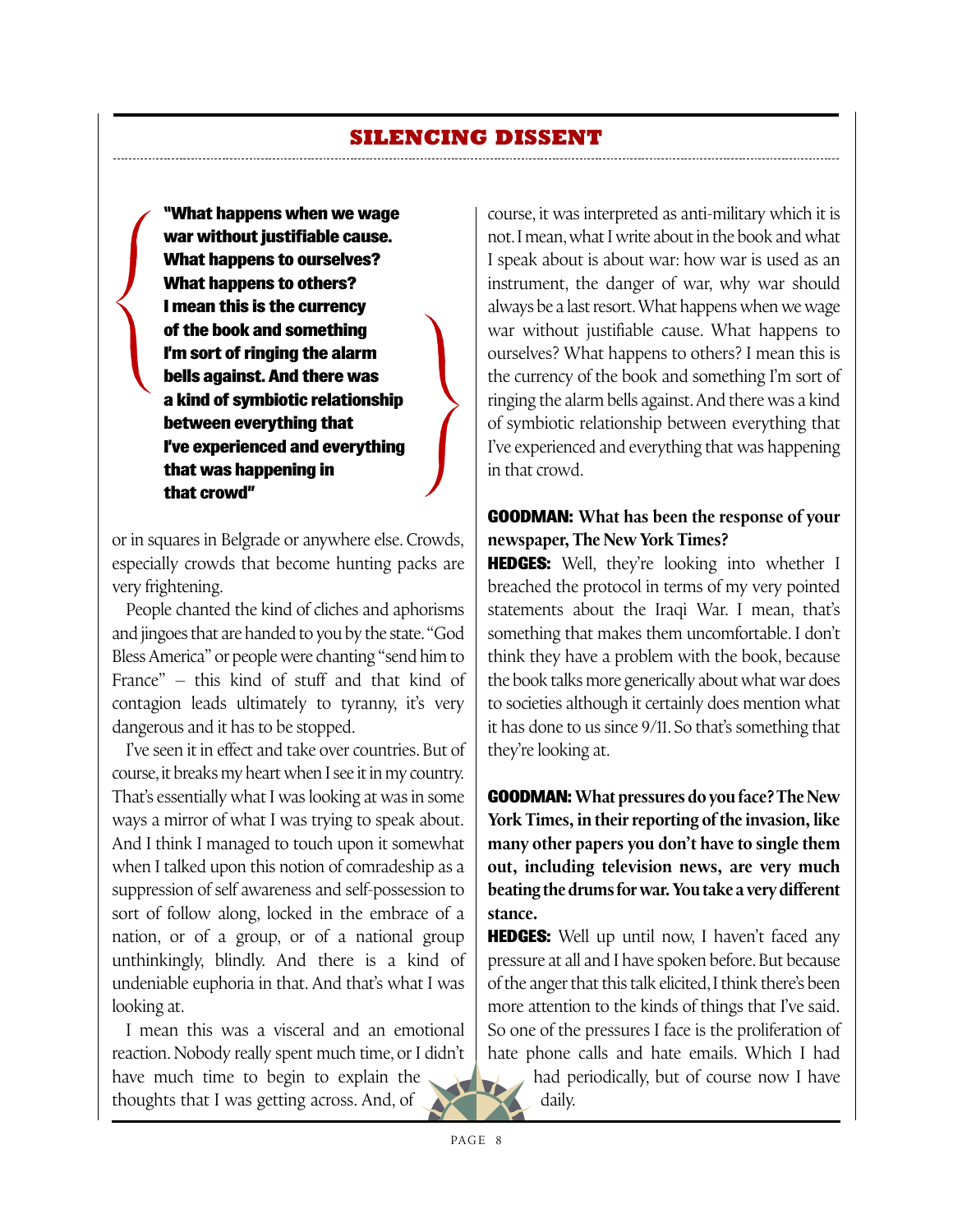GOODMAN:**We'll continue to follow what happens in this. The right-wing media has certainly picked this up.** 

**HEDGES: Right.** 

GOODMAN: **What's happening? Are you getting a lot of calls?** 

Yeah, well I don't do trash talk radio. I didn't before and I'm not going to start now.And since I don't own a television I'm spared being inflicted with this stuff.

#### GOODMAN: **And you've written a new book?**

**HEDGES:** Yes I have. It's called "What Every Person Should Know About War." It's really in some ways geared towards those 17- and 18-year-old kids who believe the myth of war. I think both books are an attempt to demythologize war and explain war as it is. The army has studies at length what war does to individuals, how to create more efficient killers and it goes through and answers a lot of those questions, that if they get asked, often don't get answered.  $#$ 

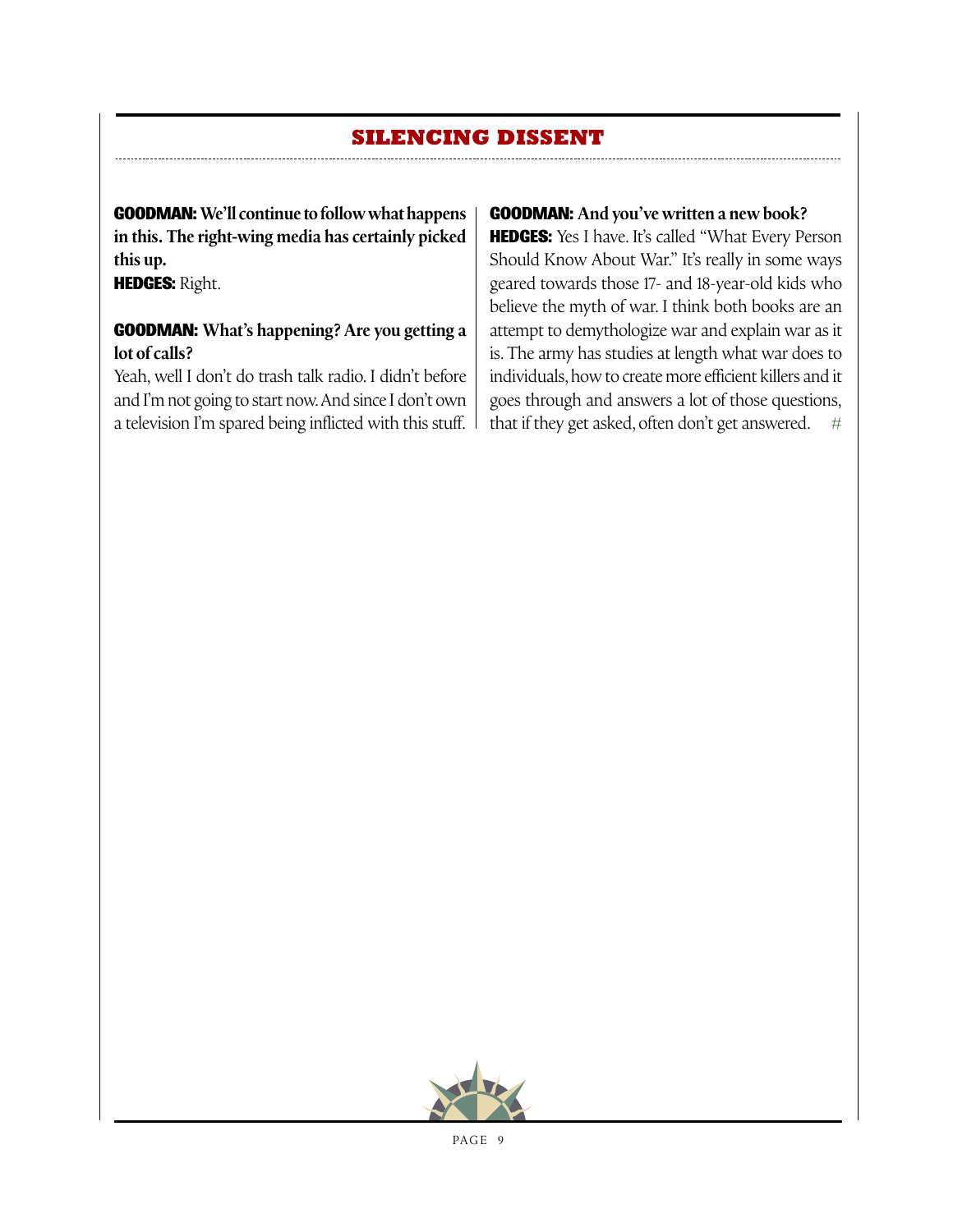# 'We have forfeited the good will that the world felt for us'

*Text of the Rockford College graduation speech*

#### By Chris Hedges

want to speak to you today about war and empire.

Killing, or at least the worst of it, is over in Iraq. Although blood will continue to spill – theirs and ours – be prepared for this. For we are embarking on an occupation that, if history is any guide, will be as damaging to our souls as it will be to our prestige, power, and security. But this will come later as our empire expands and in all this we become pariahs,tyrants to others weaker than ourselves.Isolation always impairs judgment and we are very isolated now.

We have forfeited the good will, the empathy that the world felt for us after 9-11. We have folded in on ourselves, we have severely weakened the delicate international coalitions and alliances that are vital in maintaining and promoting peace and we are part now of a dubious troika in the war against terror with Vladimir Putin and Ariel Sharon, two leaders who do not shrink in Palestine or Chechnya from carrying out acts of gratuitous and senseless acts of violence. We have become the company we keep.

The censure and perhaps the rage of much of the world, certainly one-fifth of the world's

population which is Muslim, most of whom I'll remind you are not Arab, is upon us. Look today at the 14 people killed last night in several explosions in Casablanca. And this rage in a world where almost 50 percent of the planet struggles on less than two dollars a day will see us targeted. Terrorism will become a way of life, and when we are attacked we will, like our allies Putin and Sharon, lash out with greater fury.The circle of violence is a death spiral; no one escapes.We are spinning at a speed that we may not be able to hold. As we revel in our military prowess – the sophistication of our military hardware and technology, for this is what most of the press coverage consisted of in Iraq – we lose sight of the fact that just because we have the capacity to wage war it does not give us the right to wage war. This capacity has doomed empires in the past.

"Modern western civilization may perish," the theologian Reinhold Niebuhr warned,"because it falsely worshiped technology as a final good."

The real injustices, the Israeli occupation of Palestinian land, the brutal and corrupt dictatorships we fund in the Middle East, will mean that we will not rid the extremists who hate us with bombs. Indeed

> we will swell their ranks. Once you master people by force you depend on force for con-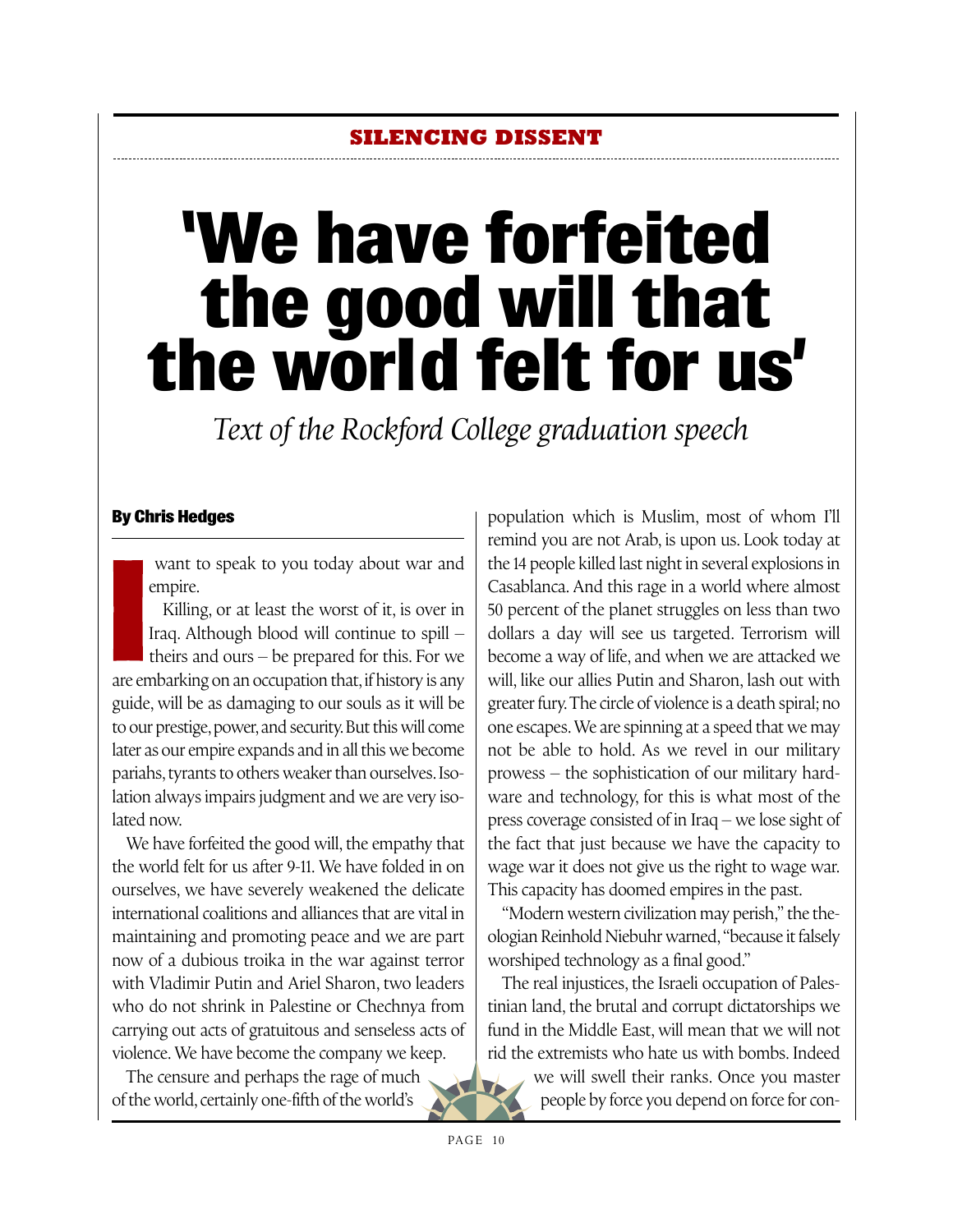trol. In your isolation you begin to make mistakes.

Fear engenders cruelty; cruelty, fear, insanity, and then paralysis. In the center of Dante's circle the damned remained motionless. We have blundered into a nation we know little about and are caught between bitter rivalries and competing ethnic groups and leaders we do not understand. We are trying to transplant a modern system of politics invented in Europe characterized, among other things, by the division of earth into independent secular states based on national citizenship in a land where the belief in a secular civil government is an alien creed. Iraq was a cesspool for the British when they occupied it in 1917; it will be a cesspool for us as well. The curfews, the armed clashes with angry crowds that leave scores of Iraqi dead, the military governor, the Christian Evangelical groups who are being allowed to follow on the heels of our occupying troops to try and teach Muslims about Jesus.

The occupation of the oil fields, the notion of the Kurds and the Shiites will listen to the demands of a centralized government in Baghdad, the same Kurds and Shiites who died by the tens of thousands in defiance of Saddam Hussein, a man who happily butchered all of those who challenged him, and this ethnic rivalry has not gone away. The looting of Baghdad, or let me say the looting of Baghdad with the exception of the oil ministry and the interior ministry – the only two ministries we bothered protecting – is self immolation.

As someone who knows Iraq, speaks Arabic, and spent seven years in the Middle East, if the Iraqis believe rightly or wrongly that we come only for oil and occupation, that will begin a long bloody war of attrition; it is how they drove the British out and remember that, when the Israelis invaded southern Lebanon in 1982, they were greeted by the dispossessed Shiites as liberators. But within a few months, when the Shiites saw that the

"This is a war of liberation in Iraq, but it is a war now of liberation by Iraqis from American occupation. And if you watch closely what is happening in Iraq, if you can see it through the abysmal coverage, you can see it in the lashing out of the terrorist death squads, the murder of Shiite leaders in mosques, and the assassination of our young soldiers in the streets"

Israelis had come not as liberators but occupiers, they began to kill them.It was Israel who created Hezbollah and was Hezbollah that pushed Israel out of Southern Lebanon.

As William Butler Yeats wrote in "Meditations in Times Of Civil War," "We had fed the heart on fantasies / the hearts grown brutal from the fair."

This is a war of liberation in Iraq, but it is a war now of liberation by Iraqis from American occupation. And if you watch closely what is happening in Iraq, if you can see it through the abysmal coverage, you can see it in the lashing out of the terrorist death squads, the murder of Shiite leaders in mosques, and the assassination of our young soldiers in the streets. It is one that will soon be joined by Islamic radicals and we are far less secure today than we were before we bumbled into Iraq.

We will pay for this, but what saddens me most is that those who will by and large pay the highest price are poor kids from Mississippi or Alabama or Texas who could not get a decent job or health insurance and joined the army because it was all we offered them. For war in the end is always about betrayal,

> betrayal of the young by the old, of soldiers by politicians, and of idealists by cynics. Read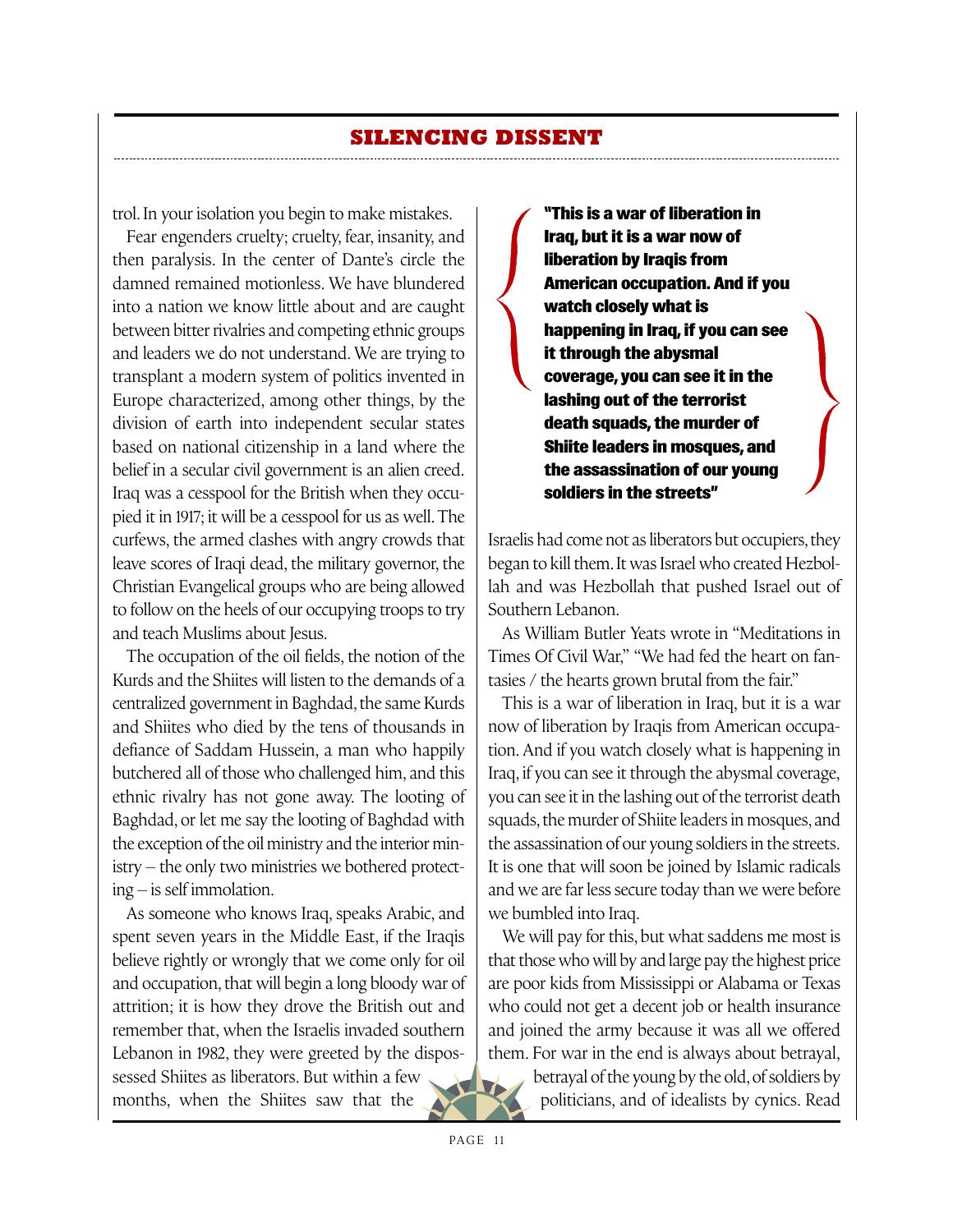Antigone,when the king imposes his will without listening to those he rules or Thucydides' history. Read how Athens' expanding empire saw it become a tyrant abroad and then a tyrant at home. How the tyranny the Athenian leadership imposed on others it finally imposed on itself.

This, Thucydides wrote, is what doomed Athenian democracy; Athens destroyed itself. For the instrument of empire is war and war is a poison, a poison which at times we must ingest just as a cancer patient must ingest a poison to survive. But if we do not understand the poison of  $war - if we do not under$ stand how deadly that poison is  $-$  it can kill us just as surely as the disease.

We have lost touch with the essence of war. Following our defeat in Vietnam we became a better nation. We were humbled, even humiliated. We asked questions about ourselves we had not asked before.We were forced to see ourselves as others saw us and the sight was not always a pretty one. We were forced to confront our own capacity for a atrocity – for evil – and in this we understood not only war but more about ourselves. But that humility is gone.

War, we have come to believe, is a spectator sport. The military and the press – remember in wartime the press is always part of the problem – have turned war into a vast video arcade came. Its very essence death – is hidden from public view.

There was no more candor in the Persian Gulf War or the War in Afghanistan or the War in Iraq than there was in Vietnam.But in the age of live feeds and satellite television, the state and the military have perfected the appearance of candor. Because we no longer understand war, we no longer understand that it can all go horribly wrong.We no longer understand that war begins by calling for the annihilation of others but ends if we do not know when to make or maintain peace with self-annihilation. We

flirt, given the potency of modern weapons, with our own destruction.

The seduction of war is insidious because so much of what we are told about it is true – it does create a feeling of comradeship which obliterates our alienation and makes us, for perhaps the only time of our life, feel we belong.

War allows us to rise above our small stations in life; we find nobility in a cause and feelings of selflessness and even bliss. And at a time of soaring deficits and financial scandals and the very deterioration of our domestic fabric, war is a fine diversion. War for those who enter into combat has a dark beauty, filled with the monstrous and the grotesque. The Bible calls it the lust of the eye and warns believers against it. War gives us a distorted sense of self; it gives us meaning.

Once in war, the conflict obliterates the past and the future all is one heady intoxicating present. You feel every heartbeat in war, colors are brighter, your mind races ahead of itself. We feel in wartime comradeship. We confuse this with friendship, with love. There are those who will insist that the comradeship of war is love – the exotic glow that makes us in war feel as one people, one entity, is real, but this is part of war's intoxication.

Think back on the days after the attacks on 9-11. Suddenly we no longer felt alone; we connected with strangers, even with people we did not like. We felt we belonged, that we were somehow wrapped in the embrace of the nation, the community; in short, we no longer felt alienated.

As this feeling dissipated in the weeks after the attack, there was a kind of nostalgia for its warm glow and wartime always brings with it this comradeship, which is the opposite of friendship. Friends are predetermined; friendship takes place between

> men and women who possess an intellectual and emotional affinity for each other. But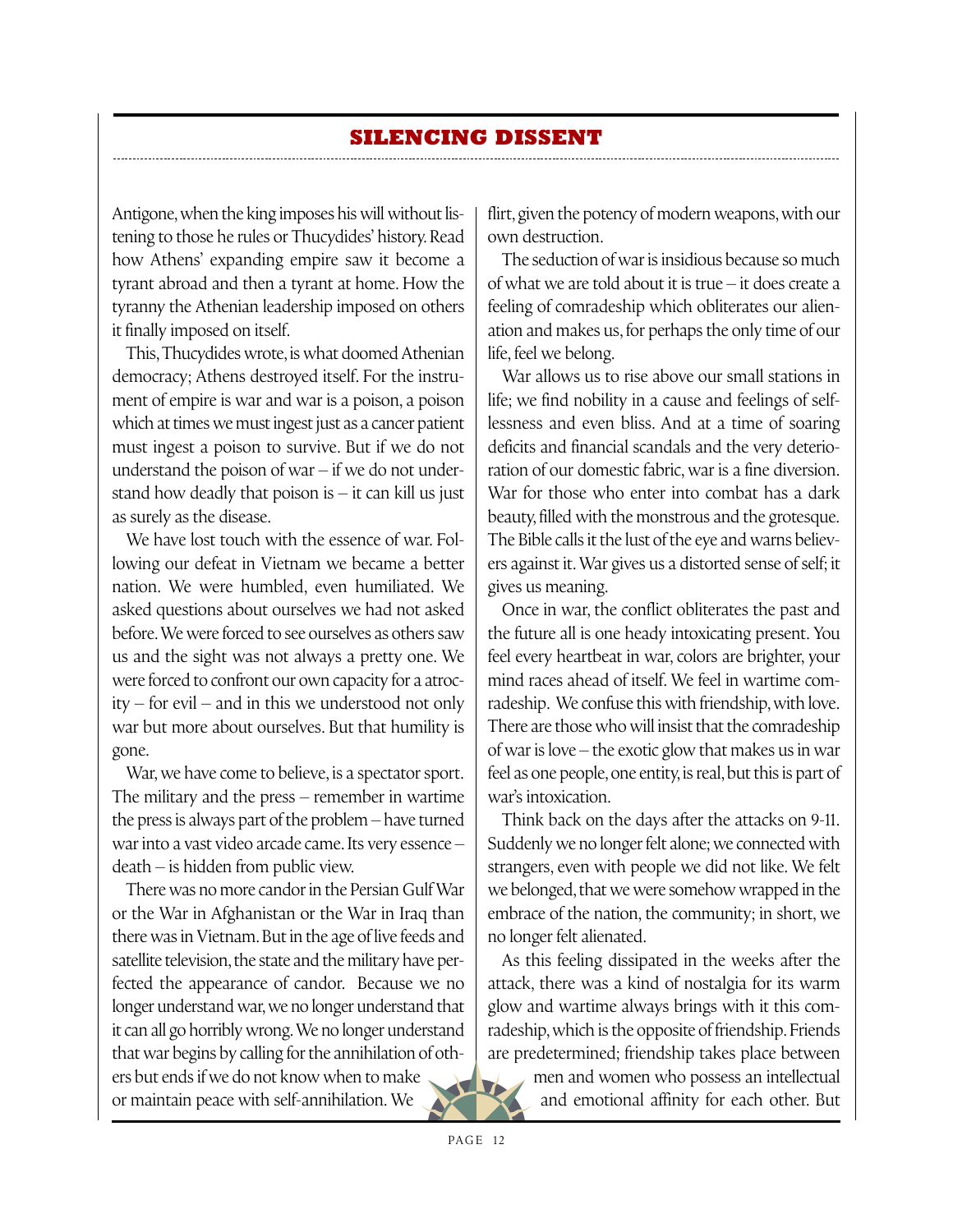comradeship – that ecstatic bliss that comes with belonging to the crowd in wartime – is within our reach. We can all have comrades.

The danger of the external threat that comes when we have an enemy does not create friendship; it creates comradeship.And those in wartime are deceived about what they are undergoing. And this is why once the threat is over, once war ends, comrades again become strangers to us. This is why after war we fall into despair.

In friendship there is a deepening of our sense of self. We become, through the friend, more aware of who we are and what we are about; we find ourselves in the eyes of the friend. Friends probe and question and challenge each other to make each of us more complete; with comradeship, the kind that comes to us in patriotic fervor, there is a suppression of self-awareness, self-knowledge, and self-possession.Comrades lose their identities in wartime for the collective rush of a common cause – a common purpose. In comradeship there are no demands on the self. This is part of its appeal and one of the reasons we miss it and seek to recreate it. Comradeship allows us to escape the demands on the self that is part of friendship.

In wartime when we feel threatened, we no longer  $\parallel$ 

"We have lost touch with the essence of war. Following our defeat in Vietnam we became a better nation. We were humbled, even humiliated . . . We were forced to see ourselves as others saw us and the sight was not always a pretty one. We were forced to confront our own capacity for a atrocity and in this we understood not only war but more about ourselves. But that humility is gone"

face death alone but as a group, and this makes death easier to bear. We ennoble self-sacrifice for the other, for the comrade; in short we begin to worship death. And this is what the god of war demands of us.

Think finally of what it means to die for a friend.It is deliberate and painful; there is no ecstasy. For friends, dying is hard and bitter. The dialogue they have and cherish will perhaps never be recreated. Friends do not, the way comrades do, love death and sacrifice. To friends, the prospect of death is frightening. And this is why friendship or, let me say love, is the most potent enemy of war. Thank you.  $#$